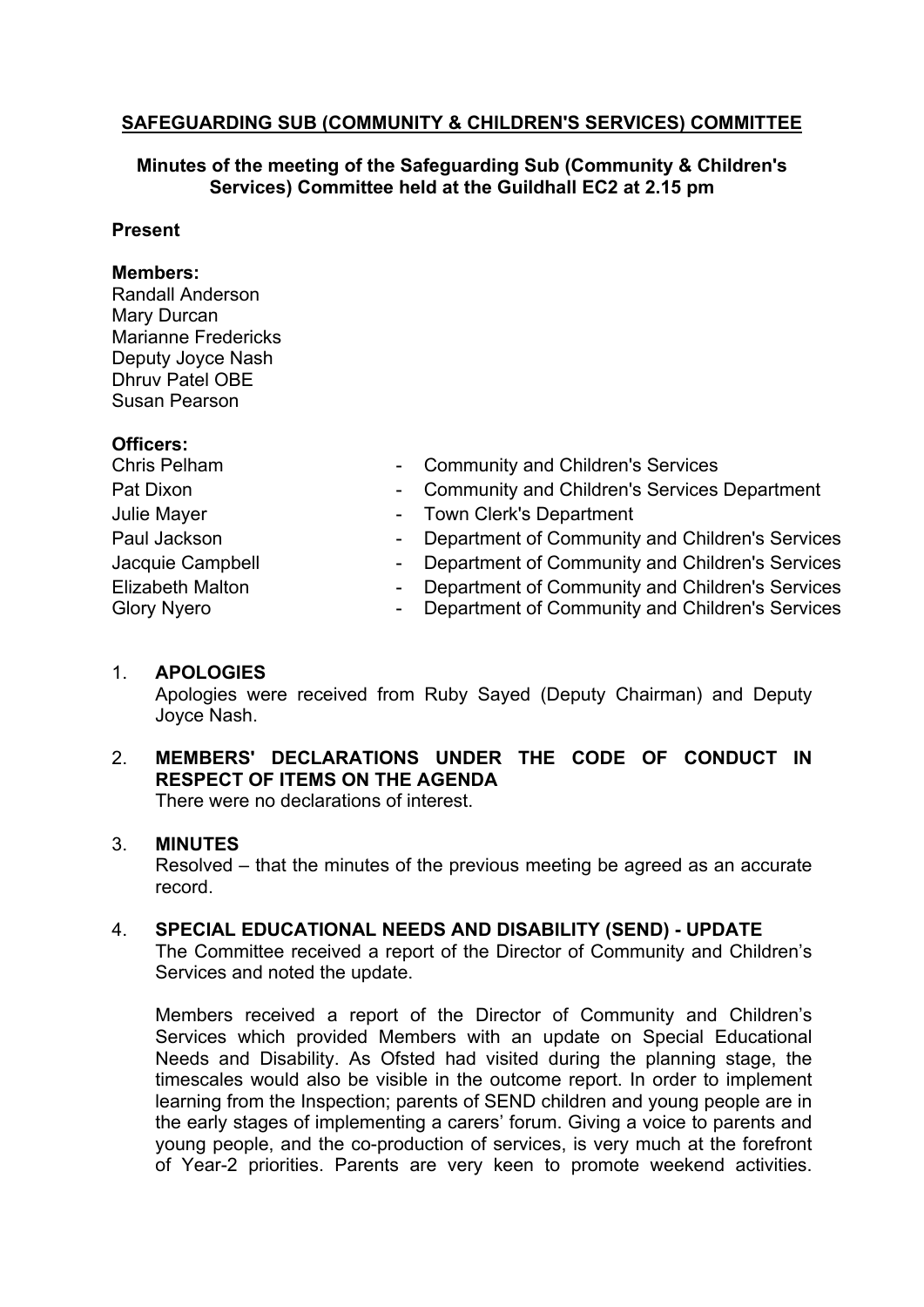However, this can be challenging given the low numbers and age range of the young people concerned. Priorities for this year include short breaks, commissioned from Hackney; including siblings with disability as well as SENs. Parents feel that the current offer is limited, mainly due to the restraints within the City, but options were being explored; i.e. swimming at Golden Lane Leisure Centre.

Members suggested that officers engage with the Departments of Planning and Transportation and Open Spaces and the Barbican Arts Centre. Officers advised that the development of the local leisure offer is a high priority and, whilst this is a work in progress, parents and partners are encouraged to share their experience with web searches. A recent session at a City Library had been very successful and resulted in the children's work being displayed at a City Museum. Another parent is working with Friends of City Gardens on a proposal for a sensory garden for autistic visitors.

The Chairman of the Community and Children's Services Committee has attended the Ofsted meeting, which he had found very positive and commended the team for their hard work.

## 5. **MENTAL HEALTH STRATEGY**

The Committee received a report of the Director of Community and Children's Services and noted the update. The City Corporation's current Mental Health strategy 2015–2018 was approved by the Health and Wellbeing Board in December 2015. The CoLC and City and Hackney CCG share ownership of the document. It aims to improve the mental health of people in the City, keep people well and then ensure that we provide effective support when mental health problems do arise. An action plan was developed to monitor the progress against four priorities to deliver better outcomes for residents, workers and rough sleepers. This strategy is due to be refreshed.

A joint Mental Health Strategy will enable a collaborative approach to provide more effective mental health and wellbeing services and improved health outcomes for the workers and residents of the City of London. A draft strategy will be brought to Members in April 2019.

#### 6. **EARLY HELP ANNUAL REPORT 2017-2018**

The Committee received a report of the Director of Community and Children's Services and noted the update.

The vision and aim of Early Help, articulated in the Early Help strategy, is that we reach the right families with the right help, in the right place at the right time. This includes responding to current needs and putting support in place so that escalation to statutory services is prevented wherever possible. The goal is that children and families would be able to manage well without targeted support and that early help would prevent dependency on, or referral to, statutory services in the future. Direct work with children and young people at Tier 2 is coordinated through the CAF and TAC mechanisms. While partner agencies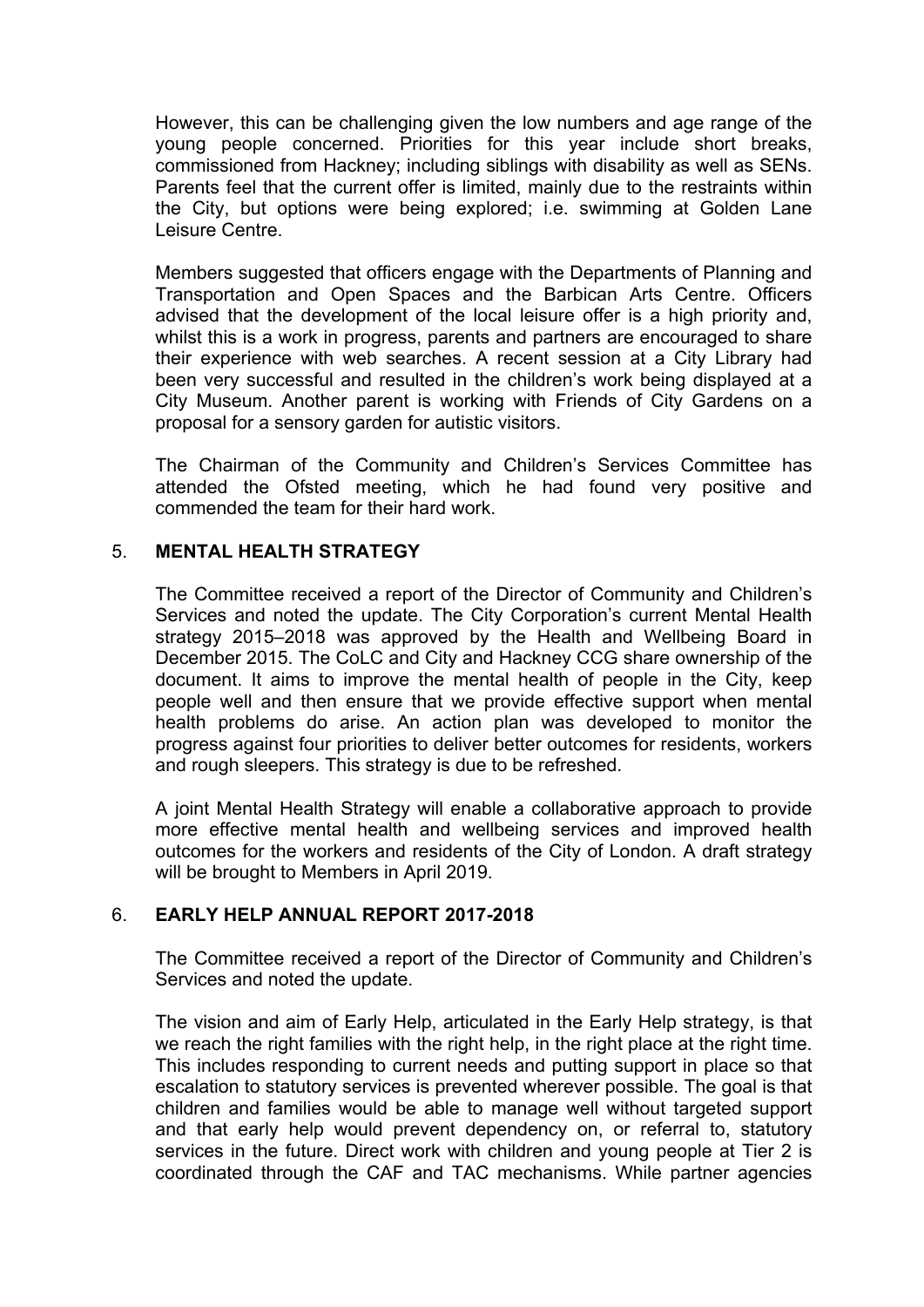have been encouraged to complete CAFs and to lead TAC meetings, there were no external CAFs completed in 2017/18. Therefore, data in this report refers only to cases held within the Children and Families Team. It was noted that whilst there were fewer partner CAFs , there was increased activity in respect of allocated Early Help cases in the Children and Families Service. With a permanent Early Help specialist worker in post , the momentum to maintain strong focus on Early Help was continuing with positive feedback provided on the direct support provided by the Early Help service.

## 7. **CORPORATE PARENTING STRATEGY ANNUAL REPORT 2017-18**

The Committee received a report of the Director of Community and Children's Services and noted the update.

The City of London Corporation is a Corporate Parent to the children who are in its care. These looked-after children are children and young people aged from 0 to the eve of their 18th birthday who cannot safely remain with their family, or those for whom the City Corporation acts as a parent in the absence of family. children in care (CIC) can include unaccompanied asylum-seeking children (UASC), children with multiple disabilities and those who have suffered abuse and/or neglect. As such, looked-after children and young people are one of the most vulnerable and disadvantaged groups in our community. The report noted to the continuing good work that the CoL does as a Corporate Parent to its children in care population and Care Leaver Population. It was noted that the Chairman will be meeting with the Children in Care Council in October. Members were pleased that there were positive reports in respect of the Children in Care Council going on its annual summer trip- this time sailing in the English Channel.

#### 8. **ACTION FOR CHILDREN ANNUAL SURVEY 2018**

The Committee received a report of the Director of Community and Children's Services and noted the update.

Between February and March 2018, Action for Children carried out the annual service user survey with children and families supported by the City of London's Children and Families Team. This survey included families open to early help, children assessed as being in need, children subject to a child protection plan, children looked after by the City of London, and care leavers. The survey sought to establish the views from children of varying age ranges, so questionnaires and methodologies were adapted to suit the needs of the children.

Overall the feedback from the survey was very positive, especially about the relationships between young people and their social workers. This was particularly evident in looked-after children and care leavers. Children and young people felt safe and there was positive feedback about the Children in Care Council (CiCC). Three young people who were looked after by the City raised concerns that there were not enough laptops for educational use. This issue has been resolved and young people who need one have been allocated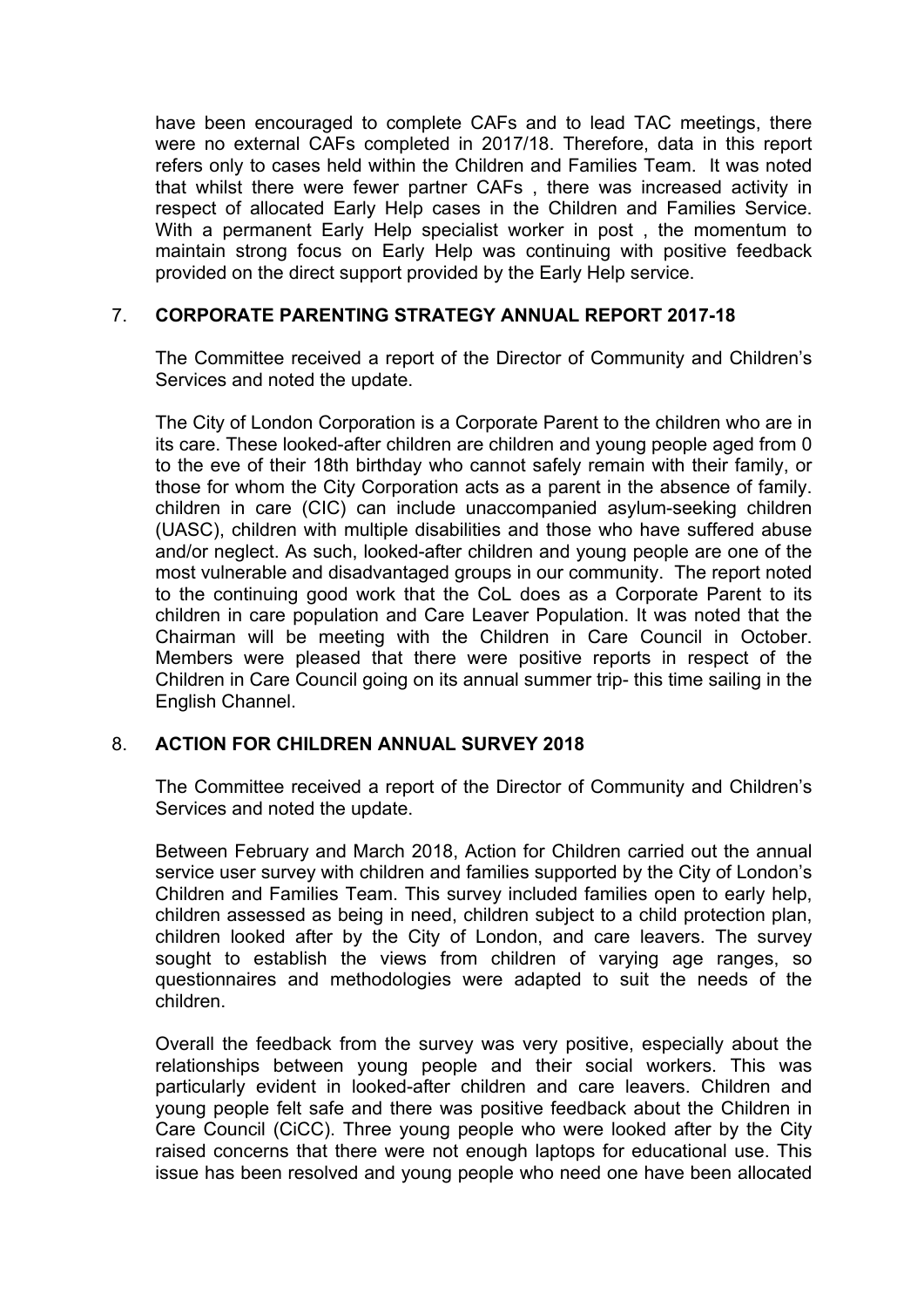a laptop. Members acknowledged that the report complimented the presentation at the previous Sub Committee that had been given by Action For Children on the initial findings of the survey , which at the time had just been completed.

### 9. **SERVICE IMPROVEMENT PLAN 2017-2018**

The Committee received a report of the Director of Community and Children's Services and noted the update. 20 tasks are marked as 'amber'. Work in the next quarter is to turn these to green, including the areas highlighted above. Key actions include:

 Work with the new Virtual School Head to drive forward and extend employment and educational opportunities for our children looked after and care leavers.

 Amending and relaunching the MASH to improve information sharing at the beginning of family involvement (September) (SIP 1.5)

 Writing guidance for staff on specific risk assessment tools (SIP 1.6a/1.6b) Members were pleased with the progress being made in respect of the priorities set out in the Service Improvement Plan(SIP). The SIP will remain as a standing item on the agenda.

## 10. **PROGRESSION OF WORKFORCE DEVELOPMENT COMMISSIONING ARRANGEMENTS**

The Committee received a report of the Director of Community and Children's Services and noted the update.

Throughout 2018, the Workforce Learning and Development for the People's Directorate within the Department of Community and Children's Services (DCCS) will be tendering to appoint a service provider to deliver a wider range of learning opportunities for staff across the Directorate. A range of options have been explored for the delivery of learning and development to specifically meet the needs of social care staff across the service areas within the People's Directorate. The Workforce Development Group, consisting of Senior Managers and Human Resources personnel, agree a tendered service would best meet the identified need. Funding for this new service has been sourced from the Departmental Local Risk budget. This will fund the development and deployment of a two-year tendered contract to deliver learning and development activity within the Directorate. The new service support the service to meet the future demands in respect of Social Work accreditation. It is anticipated that this will be in place by end of the calendar year.

#### 11. **THE CITY AND HACKNEY SAFEGUARDING ADULTS BOARD (CHSAB) ANNUAL REPORT 2017/18**

The Committee received a report of the Director of Community and Children's Services and noted the update. The City and Hackney Safeguarding Adults Board (CHSAB) is a statutory Board and it is a statutory requirement to produce an annual.

In summary during 2017/18: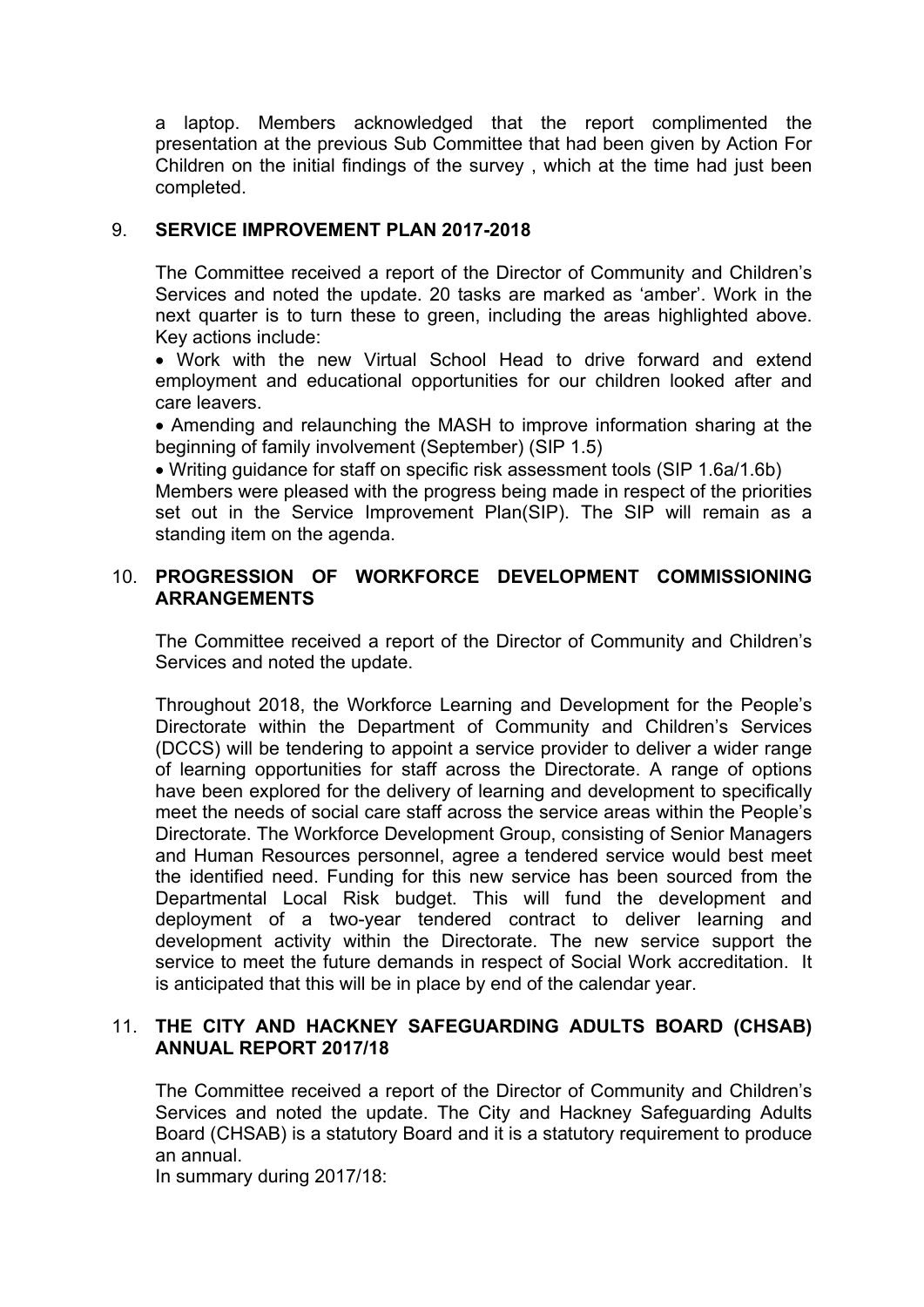City of London partnership concluded its financial abuse awareness event. The CHSAB has taken up the mantle and is planning a follow-up campaign in 2018/19 to raise awareness among residents about how to keep safe and avoid financial abuse.

• City of London continues to build on its work with people who are socially isolated. We are involved in an initiative to address social isolation and loneliness for residents, which has the potential to reduce the likelihood of people becoming the subject of an adult safeguarding concern.

 City of London ran successful 'Rough Sleeping' event, signposting rough sleepers to appropriate services.

 City of London staff from all partner agencies attended the 'Learning from Safeguarding Adults Reviews (SARs)' workshops and have taken the learning back into their organisations.

 The Assistant Director for People and Community Services is the chair of the SARs sub-group and has led the group towards an evaluation of learning that identifies key themes to address in the strategic plan.

# 12. **QUESTIONS OF MATTERS RELATING TO THE WORK OF THE COMMITTEE**

There were no questions.

13. **ANY OTHER BUSINESS THE CHAIRMAN CONSIDERS URGENT** There was no urgent business.

## 14. **EXCLUSION OF THE PUBLIC**

**RESOLVED -** That under Section 100(A) of the Local Government Act 1972, the public be excluded from the meeting for the following items on the grounds that they involve the likely disclosure of exempt information as defined in Part 1 of the Schedule 12A of the Local Government Act.

#### 15. **NON-PUBLIC MINUTES**

Resolved – that the minutes of the previous meeting be agreed as an accurate record.

#### 16. **ADULT SAFEGUARDING PERFORMANCE REPORT**

The Committee received a report of the Director of Community and Children's Services and noted the update.

#### 17. **CHILDREN'S SAFEGUARDING REPORT FOR QUARTER FOUR AND YEAR-END 2017/18 AND QUARTER ONE 2018/19**

The Committee received a report of the Director of Community and Children's Services and noted the update.

#### 18. **CITY OF LONDON CHILDREN IN CARE COUNCIL (CICC) - UPDATE**

The Committee received a report of the Director of Community and Children's Services and noted the update.